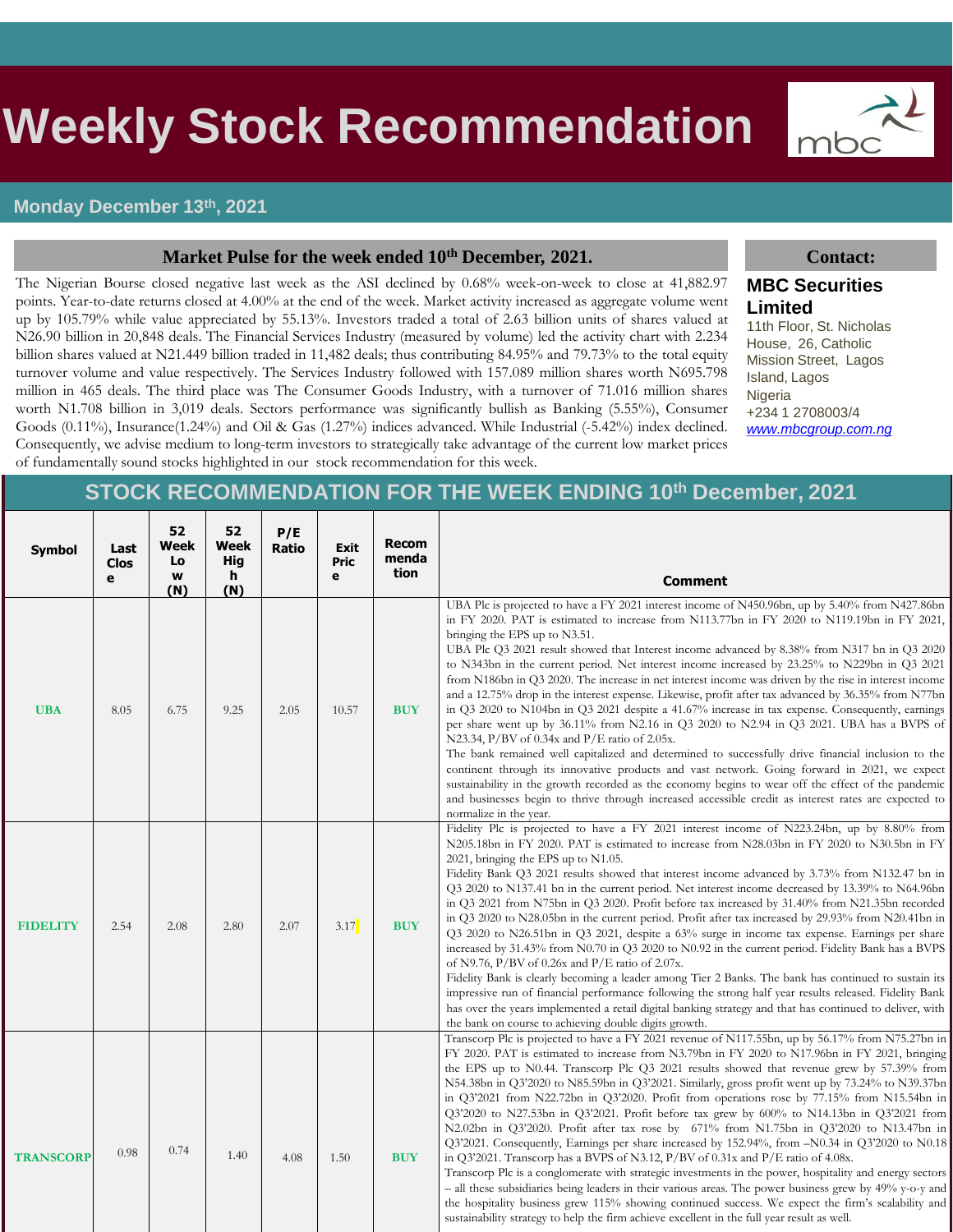# **WEEKLY STOCK RECOMMENDATION**

| <b>Symbol</b>         | Las<br>t | 52<br>Week<br>Low<br>(N) | 52<br>Week<br>Hig<br>h.<br><u>/ 11)</u> | P/E<br>Ratio | Exit<br><b>Price</b> | <b>Recom</b><br>menda<br>tion |         | <b>Comment</b>                                                                                                                                                                                                                                                                                                                                                                                                                                                                                                                                                                                                                                                                                                                                                                                                                                                                                                                                                                                                                                                                                                                                                                                                                                                                                                                                                                                                                                 |
|-----------------------|----------|--------------------------|-----------------------------------------|--------------|----------------------|-------------------------------|---------|------------------------------------------------------------------------------------------------------------------------------------------------------------------------------------------------------------------------------------------------------------------------------------------------------------------------------------------------------------------------------------------------------------------------------------------------------------------------------------------------------------------------------------------------------------------------------------------------------------------------------------------------------------------------------------------------------------------------------------------------------------------------------------------------------------------------------------------------------------------------------------------------------------------------------------------------------------------------------------------------------------------------------------------------------------------------------------------------------------------------------------------------------------------------------------------------------------------------------------------------------------------------------------------------------------------------------------------------------------------------------------------------------------------------------------------------|
| <b>GUINNESS</b>       | 39.00    | 16.05                    | 39.90                                   | 5.27         | 39.09                | <b>HOL</b><br>D               |         | Guinness Plc is projected to have a Q2 2021 revenue of N86.9bn, up by 20.11% from N72.35bn in Q2<br>2020. PAT is estimated to increase from -N317 million in Q2 2020 to N4.45bn in Q2 2021, bringing<br>the EPS up to $N2.03$ .<br>Guinness Q1 2021 results showed an increase in revenue by 58.10% from N30.02bn in Q1 2020 to<br>N47.47bn in Q1 2021. Operating profit advanced from N586 million in Q1 2020 to N6.51bn in Q1<br>2021, reflecting an increase of 1009%. Profit before tax went up by 1973% from -N317.48 million in<br>Q1 2020 to N5.95bn in the current period. Profit after tax grew by 580% from -N841.65 million in Q1<br>2020 to N4.04bn in Q1 2021. EPS grew by 586% to N1.85 in Q1 2021 from -N0.38 in Q1 2020.<br>Guinness has a BVPS of N36.18, P/BV of 1.08x and P/E ratio of 5.27x.<br>Guinness Nigeria is a brewery giant and a total beverage company which caters to alcohol and non-<br>alcohol drinkers thereby maximizing its consumer reach with its strong, diversified portfolio of brands.<br>As seen in their FY 2020 results, rising inflation negatively affected the cost of production in the sector,<br>trapping the firm and its counterparts in loss positions. Guinness was able to take advantage of the full<br>opening of trade channels, boosting sales volume. We expect them to maintain the growth momentum<br>and get back to pre-pandemic levels soon.                                |
| <b>FLOURMILL</b><br>S | 28.30    | 24.65                    | 35.00                                   | 5.96         | 35.52                | <b>BUY</b>                    |         | Flourmills Plc is projected to have a Q3 2021 revenue of N828.61bn, up by 49.21% from N555.34bn<br>in $Q3$ 2020. PAT is estimated to increase from N15.58bn in $Q3$ 2020 to N23.25bn in $Q3$ 2021,<br>bringing the EPS up to N5.67.<br>Flour Mill Plc's result for Q2 2021 showed that revenue increased from N355bn in Q2 2020 to<br>N522bn in Q2 2021 by 47.23%. Gross earnings also increased by 8.20% from N50bn in Q2 2020 to<br>N54bn in Q2 2021. Finance cost dropped by 6.27% from N9.95bn in Q2 2020 to N9.32bn in Q2<br>2021. Profit before tax increased by 6.00% from N14.6bn in Q2 2020 to N15.40bn in the current<br>period. Profit after tax expanded by 6.00% to N10.52bn in the current period from N9.90bn in Q2<br>2020. Consequently, Earnings per share went up by 4.29% from N2.33 in Q2 2020 to N2.43 in the<br>current period. Flour Mill Plc has a BVPS of N43.50, P/BV of 0.67x and P/E ratio of 5.96x.<br>Flourmill Plc has shown that the company's strong product offerings in the value segments and their<br>cost optimization strategies, helped offset the impact of the weakening consumer spending in the<br>economy, disruptions to the supply chain and the existing currency risks in their export segment.<br>Accordingly, their Food, Agro Allied and Sugar revenue segments grew by 61%, 44% and 24%,<br>respectively, as the company continues to deepen their market share amidst competing brands. |
| <b>NB</b>             | 47.00    | 46.50                    | 63.00                                   | 34.19        | 60.94                | <b>BUY</b>                    | 34.19x. | NB Plc is projected to have a FY 2021 revenue of N445.98bn, up by 32% from N337.05bn in FY 2020.<br>PAT is estimated to increase from N7.37bn in FY 2020 to N9.75bn in FY 2021, bringing the EPS up to<br>N1.22. NB Plc $Q3 2021$ results showed that revenue grew by $32.15\%$ from N234.03bn in Q3 2020 to<br>N309.28bn in Q3 2021. Similarly, gross profit increased by 22.89% to N110.53bn in Q3 2021 from<br>N89.94bn in Q3 2020. Profit from operations advanced by 9.99% from N22.49bn in Q3 2020 to<br>N24.73bn in Q3 2021. Profit before tax grew by 16.03% to N12.73bn in Q3 2021 from N10.97bn in<br>Q3 2020. Profit after tax grew by 18.40% from N6.93bn in Q3 2020 to N8.21bn in Q3 2021, with a<br>32.51% increase in Sales and Administrative Expenses. Consequently, EPS rose by 17.24% from N0.87<br>in Q3 2020 to N1.02 in Q3 2021. NB Plc has a BVPS of N20.94, P/BV of 2.48x and a P/E ratio of<br>Nigerian Breweries Plc is a major player in the Brewery sector with its plants located across the country.<br>The company has come out of its loss position from $Q1$ 2021 and the trends continues into $Q3$ 2021.<br>The company is well positioned to maintain its leadership in its sector even though there are other<br>companies producing non differentiated products in competition.                                                                                                                          |
| <b>ZENITH</b>         | 25.50    | 19.30                    | 28.50                                   | 3.58         | 29.40                | <b>BUY</b>                    |         | Zenith Plc is projected to have a FY 2021 gross earnings of N702.55bn, up by 0.88% from N696.45bn<br>in FY 2020. PAT is estimated to increase from N230.57bn in FY 2020 to N232.59bn in FY 2021,<br>bringing the EPS up to N7.41.<br>Zenith Plc Q3'2021 results showed that gross earnings advanced by 1.91% to N518.67bn from<br>N508.97bn in Q3'2020. Interest income declined by 3.13% from N318.82bn in Q3'2020 to<br>N308.84bn. Profit before tax advanced by 1.43% from N177.28bn recorded in Q3'2020 to N179.81bn<br>in the current period. Profit after tax went up by 0.80% from N159.31bn in Q2'2020 to N160.59bn in<br>Q3'2021 after a 6.95% increase in income tax expenses. Earnings per share advanced by 0.79% from<br>N5.07 in Q3'2020 to N5.11 in the current period. Zenith Bank has a BVPS of N37.81, P/BV of 0.66x<br>and P/E ratio of 3.58x.<br>Zenith bank was recognized as the Most Valuable Banking Brand in Nigeria and has shown significant<br>growth over the years and had the highest Profit After Tax in H1 2021 in the banking sector. Zenith<br>Bank is one of the most capitalized firms on the stock exchange and its investors enjoy higher<br>dividend yields than most. The bank has also pioneered technological innovations in the financial<br>services industry to engage better with its customer base.                                                                                            |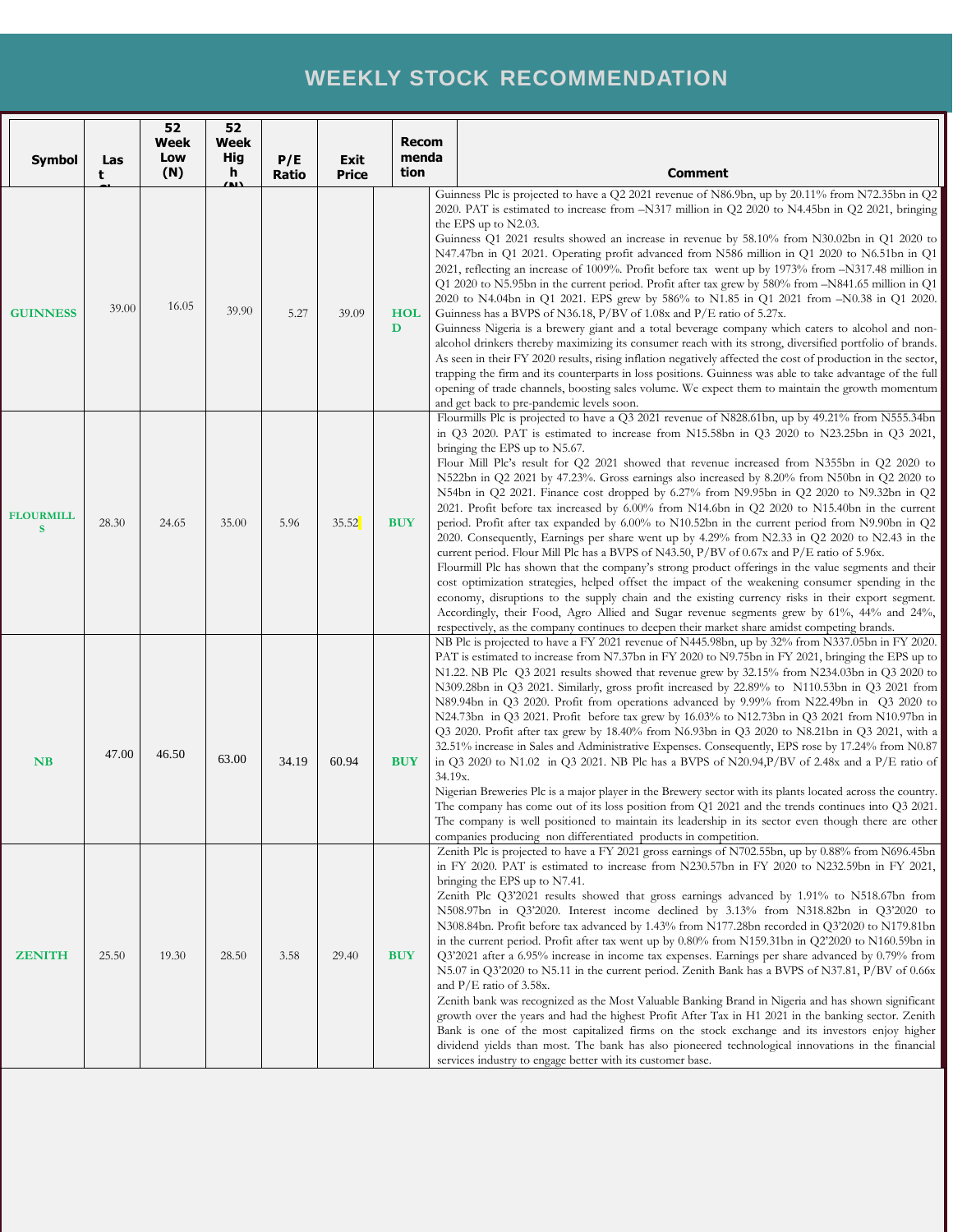| <b>FIDELITY</b> | 2.55   | 2.08   | 2.88   | 2.07  | 3.17   | <b>BUY</b>  | Fidelity Bank Q3 2021 results showed that interest income advanced by 3.73% from<br>N132.47 bn in Q3 2020 to N137.41 bn in the current period. Net interest income decreased<br>by 13.39% to N64.96bn in Q3 2021 from N75bn in Q3 2020; this is attributable to the<br>26.07% increase in interest expense. Profit before tax increased by 31.40% from N21.35bn<br>recorded in Q3 2020 to N28.05bn in the current period. The increase in profit before tax was<br>due to a 50.19% increase in fee and commission income and an 88.08% rise in Other<br>Operating Income. Profit after tax increased by 29.93% from N20.41bn in Q3 2020 to<br>N26.51bn in Q3 2021, despite a 63% surge in income tax expense. Earnings per share<br>increased by 31.43% from N0.70 in Q3 2020 to N0.92 in the current period. Fidelity Bank<br>has a BVPS of N9.76, P/BV of 0.26x and P/E ratio of 2.07x.<br>Fidelity Bank is clearly becoming a leader among Tier 2 Banks. The bank has continued to<br>sustain its impressive run of financial performance following the strong half year results<br>released. Fidelity Bank has over the years implemented a retail digital banking strategy and<br>that has continued to deliver, with the bank on course to achieving double digits growth.                                                                                                                                                                                     |
|-----------------|--------|--------|--------|-------|--------|-------------|----------------------------------------------------------------------------------------------------------------------------------------------------------------------------------------------------------------------------------------------------------------------------------------------------------------------------------------------------------------------------------------------------------------------------------------------------------------------------------------------------------------------------------------------------------------------------------------------------------------------------------------------------------------------------------------------------------------------------------------------------------------------------------------------------------------------------------------------------------------------------------------------------------------------------------------------------------------------------------------------------------------------------------------------------------------------------------------------------------------------------------------------------------------------------------------------------------------------------------------------------------------------------------------------------------------------------------------------------------------------------------------------------------------------------------------------------------------------|
| <b>AFRIPRUD</b> | 6.00   | 4.01   | 7.35   | 5.47  | 5.36   | <b>SELL</b> | Afriprud Plc is projected to have a FY 2021 gross earnings of N3.43bn, down by 2.29% from<br>N3.51bn in FY 2020. PAT is estimated to decrease from N1.45bn in FY 2020 to N1.41bn in<br>FY 2021, bringing the EPS down to N0.71.<br>Afriprud Plc's result for Q3'2021 showed that Gross Earnings declined from N2.63bn in Q3<br>2020 to N2.44bn in Q3 2021 by 7.03%. Interest income dropped by 9.16% from N1.77bn in<br>Q3'2020 to N1.60bn in Q3'2021. Profit before tax went down by 14.25% from N1.56bn in<br>Q3'2020 to N1.34bn in the current period. Profit after tax declined by 18.27% to N1.15 bn<br>in the current period from N1.40bn in Q3'2020. Consequently, Earnings per share went<br>down by 18.31% from N0.71 in Q3'2020 to N0.58 in the current period. Afriprud has a<br>BVPS of N4.25, $P/BV$ of 1.49x and $P/E$ ratio of 5.47x.<br>Africa Prudential Registrars Plc is a share registration service provider, which specializes in<br>customer-focused service delivery for corporate organizations. The Company renders share<br>registration services to both public and private companies. Its products include E-Dividend,<br>E-Offer, e-Registrar Solutions (eRS), E-Replacement and On-going Offers.                                                                                                                                                                                                                                      |
| <b>DANGCEM</b>  | 252.00 | 183.00 | 280.00 | 12.94 | 295.50 | <b>HOLD</b> | Dangcem Plc is projected to have a FY 2021 revenue of N1.42trn, up by 37.52% from<br>N1.03trn in FY 2020. PAT is estimated to increase from N276.07bn in FY 2020 to<br>N379.64bn in FY 2021, bringing the EPS up to N22.28.<br>Dangcem Q3 2021 results showed that revenue grew by 34.24% from N761.44 bn in Q3<br>2020 to N1.02trn in Q3 2021. Similarly, gross profit increased by 39.40% to N618.8bn in Q3<br>2021 from N443.9bn in Q3 2020. Profit from operations advanced by 53.01% from<br>N287.9bn in Q3 2020 to N440.5bn in Q3 2021. Profit before tax grew by 49.18% to<br>N405.7bn in Q3 2021 from N271.91bn in Q3 2020. Profit after tax grew by 33.44% from<br>N208.6bn in Q3 2020 to N278.47 bn in Q3 2021, despite a 18.70% increase in<br>Administrative Expenses. Consequently, EPS rose by 32.49% from N12.25 in Q3 2020 to<br>N16.23 in Q3 2021. Dangcem has a BVPS of N53.12, $P/BV$ of 3.23x and a $P/E$ ratio of<br>12.94x.<br>As Africa's leading cement producer across 10 countries, Dangote Cement company<br>continues to thrive based on the fact that roads and buildings in the country are mostly built<br>with concrete, creating the need for the firm to constantly improve its production capacity<br>like it did by 33% in April 2021. Dangote cement as a production capacity of 48.6 million<br>tonnes per annum across the continent and plans to ramp up Nigerian production by 4.5<br>million tonnes/annum later this year. |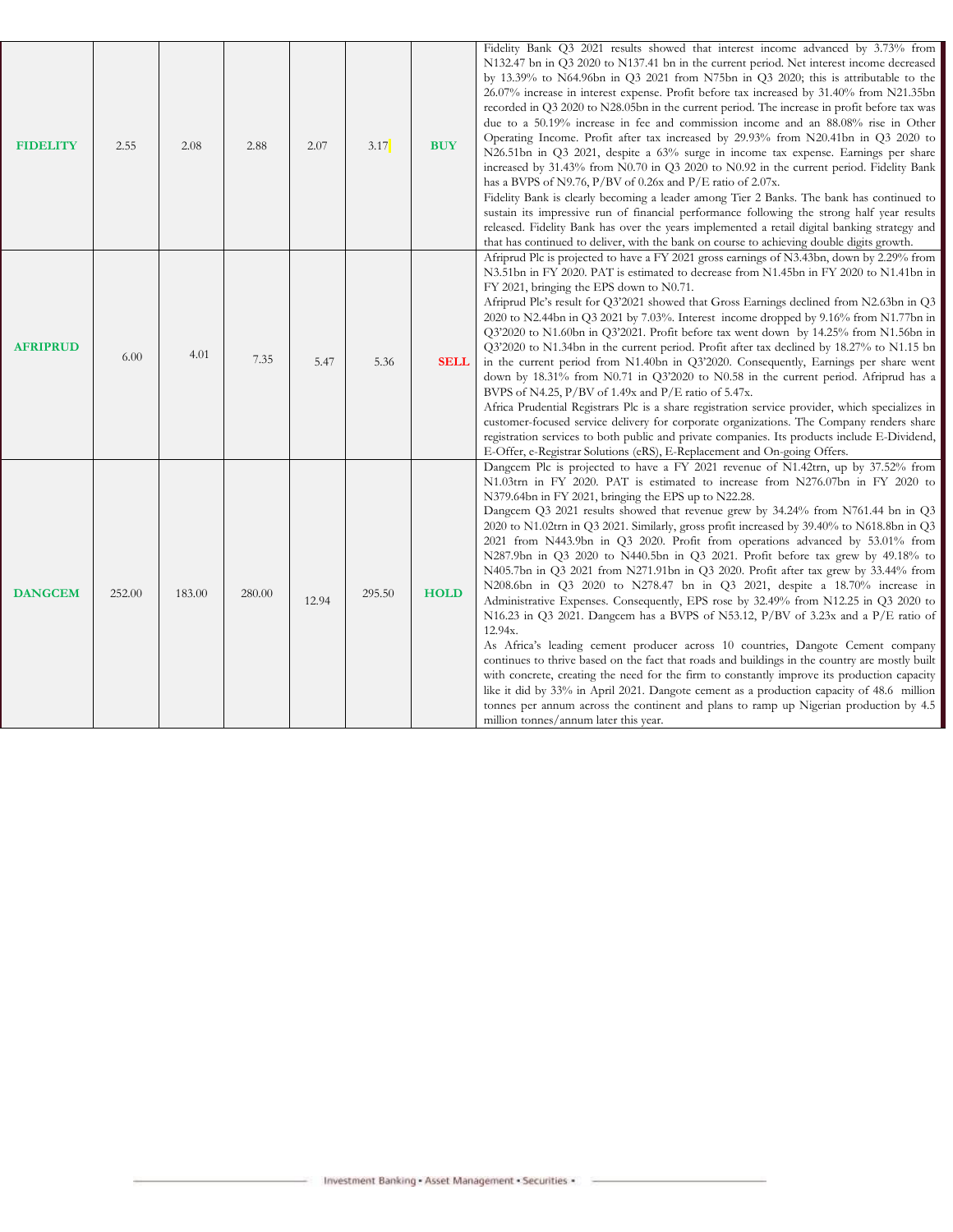|                           |              | <b>EUROBONDS</b> |              |                  |
|---------------------------|--------------|------------------|--------------|------------------|
| <b>SYMBOL</b>             | <b>PRICE</b> | <b>COUPON</b>    | <b>YIELD</b> | <b>MATURITY</b>  |
| <b>FIDELITYBANK</b>       | 104.75       | 10.50%           | 4.84%        | <b>OCT 2022</b>  |
| <b>ZENITH BANK PLC II</b> | 102.63       | 7.38%            | 1.63%        | MAY 2022         |
| <b>UBA PLC</b>            | 102.13       | 7.75%            | 3.27%        | <b>JUNE 2022</b> |
|                           |              |                  |              |                  |

# **MACRO ECONOMIC INDICATORS**

| <b>PARAMETER</b>              | <b>CURRENT</b> | <b>PREVIOUS</b> |
|-------------------------------|----------------|-----------------|
| GDP (%)                       | 4.03%          | 5.01%           |
| <b>NSE ASI (YTD)</b>          | 4.00%          | 4.71%           |
| <b>INFLATION (%)</b>          | 15.99          | 16.63           |
| <b>UNEMPLOYMENT (%)</b>       | 33.33          | 33.33           |
| <b>MPR (%)</b>                | 11.50          | 11.50           |
| <b>FX RESERVES (US \$ BN)</b> | 40.93          | 41.16           |
| <b>BRENT CRUDE (US \$)</b>    | 75.15          | 69.88           |
|                               |                |                 |

|              | <b>FIXED INCOME MARKET RATES</b> |                 |
|--------------|----------------------------------|-----------------|
| <b>TENOR</b> | <b>CURRENT</b>                   | <b>PREVIOUS</b> |

#### **TREASURY BILLS RATES**

| <b>91-DAY</b>           | $3.00\% - 3.50\%$     | $3.00\%$ - 3.50%  |
|-------------------------|-----------------------|-------------------|
| <b>182-DAY</b>          | 4.50% - 6.00%         | 4.50% - 5.00%     |
| 364-DAY                 | $7.00\% - 7.50\%$     | $6.50\% - 7.00\%$ |
|                         | <b>FGN BOND RATES</b> |                   |
| <b>5-YEAR FGN BOND</b>  | 12.62%                | 12.72%            |
| <b>10-YEAR FGN BOND</b> | 13.02%                | 13.36%            |

**The contents of this publication serve as a matter of information only and do not represent an advice to buy or sell stock. MBC Securities Limited does not bear liability for trading actions based on information contained in this publication. For further enquires please call +234-1-2708003-4, or E-mail us at [enquiries@mbcgroup.com.ng](mailto:enquiries@mbcgroup.com.ng) and [infor@mbcgroup.com.ng](mailto:infor@mbcgroup.com.ng)**

Investment Banking - Asset Management - Securities -